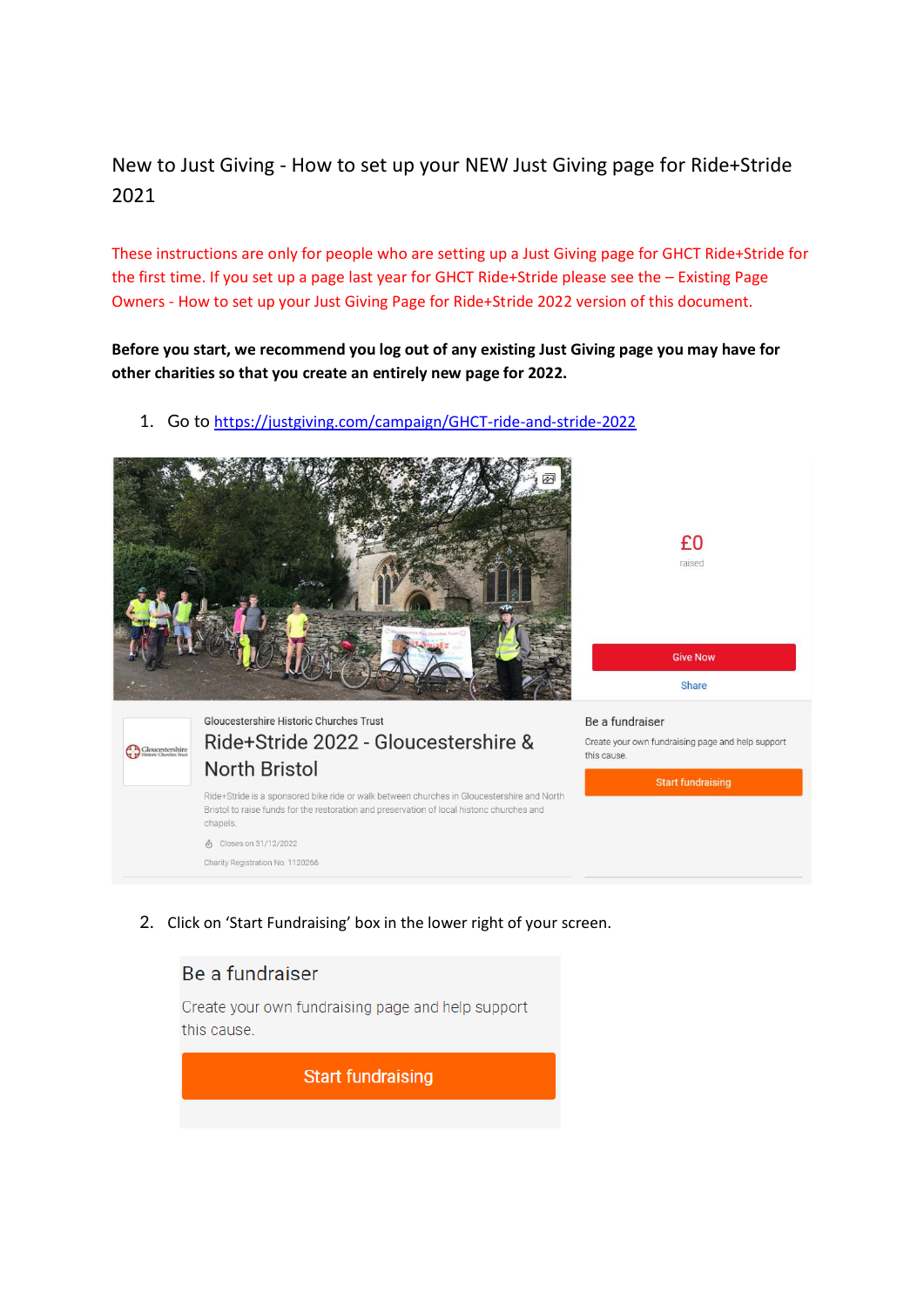3. At the next screen click 'New to Just Giving' at the bottom of the page.

| for charity. | Welcome to JustGiving! Let's set up your<br><b>Gloucestershire Historic Churches Trust</b><br>fundraising page and start raising money |                                     |      |
|--------------|----------------------------------------------------------------------------------------------------------------------------------------|-------------------------------------|------|
|              |                                                                                                                                        | Log In                              |      |
|              |                                                                                                                                        | <b>Continue with Facebook</b>       |      |
| ₪            |                                                                                                                                        | <b>Continue with Twitch</b>         |      |
| Email        |                                                                                                                                        | $OC$ .                              |      |
| Password     |                                                                                                                                        |                                     | Show |
| Remember me  |                                                                                                                                        |                                     |      |
|              | I'm not a robot                                                                                                                        | <b>reCAPTCHA</b><br>Privacy - Terma |      |
|              |                                                                                                                                        | <b>Continue</b>                     |      |
|              |                                                                                                                                        | Forgot your password?               |      |
|              |                                                                                                                                        | New to JustGiving?                  |      |
|              |                                                                                                                                        |                                     |      |

 $\bigoplus\limits_{\text{interior C} }\text{Gloucestershire}$ 

4. Complete the sign up screen – You can set this up in your own name or in the name of the church you are supporting. If you set it up in your name, please edit the story to include the name of the church you are supporting. This will ensure that we attribute all monies correctly.

If you set up the page in the name of your church put your church name in the First Name field and your city/town/village in the Last Name field. You can use any suitable email and of course an appropriate password. Please opt in to Just Giving emails so you get updates from us. You can always opt out later.

| <b>Sign Up</b>                                                                                                            |  |  |  |  |  |  |
|---------------------------------------------------------------------------------------------------------------------------|--|--|--|--|--|--|
| <b>First name</b>                                                                                                         |  |  |  |  |  |  |
| St Mary's Church                                                                                                          |  |  |  |  |  |  |
| Last name                                                                                                                 |  |  |  |  |  |  |
| Anytown                                                                                                                   |  |  |  |  |  |  |
| Email                                                                                                                     |  |  |  |  |  |  |
| themikehayward@btinternet.com                                                                                             |  |  |  |  |  |  |
| Create password                                                                                                           |  |  |  |  |  |  |
| Show<br>                                                                                                                  |  |  |  |  |  |  |
| We want to send you brilliant emails to keep you in the<br>loop about the causes you love and latest fundraising<br>news. |  |  |  |  |  |  |
| ● Yes please, opt me in to JustGiving emails<br>No thanks                                                                 |  |  |  |  |  |  |
| Sign up                                                                                                                   |  |  |  |  |  |  |
| By clicking 'Sign up', you are agreeing to our terms of service<br>and privacy policy.                                    |  |  |  |  |  |  |
| Already have an account?                                                                                                  |  |  |  |  |  |  |
| Log in                                                                                                                    |  |  |  |  |  |  |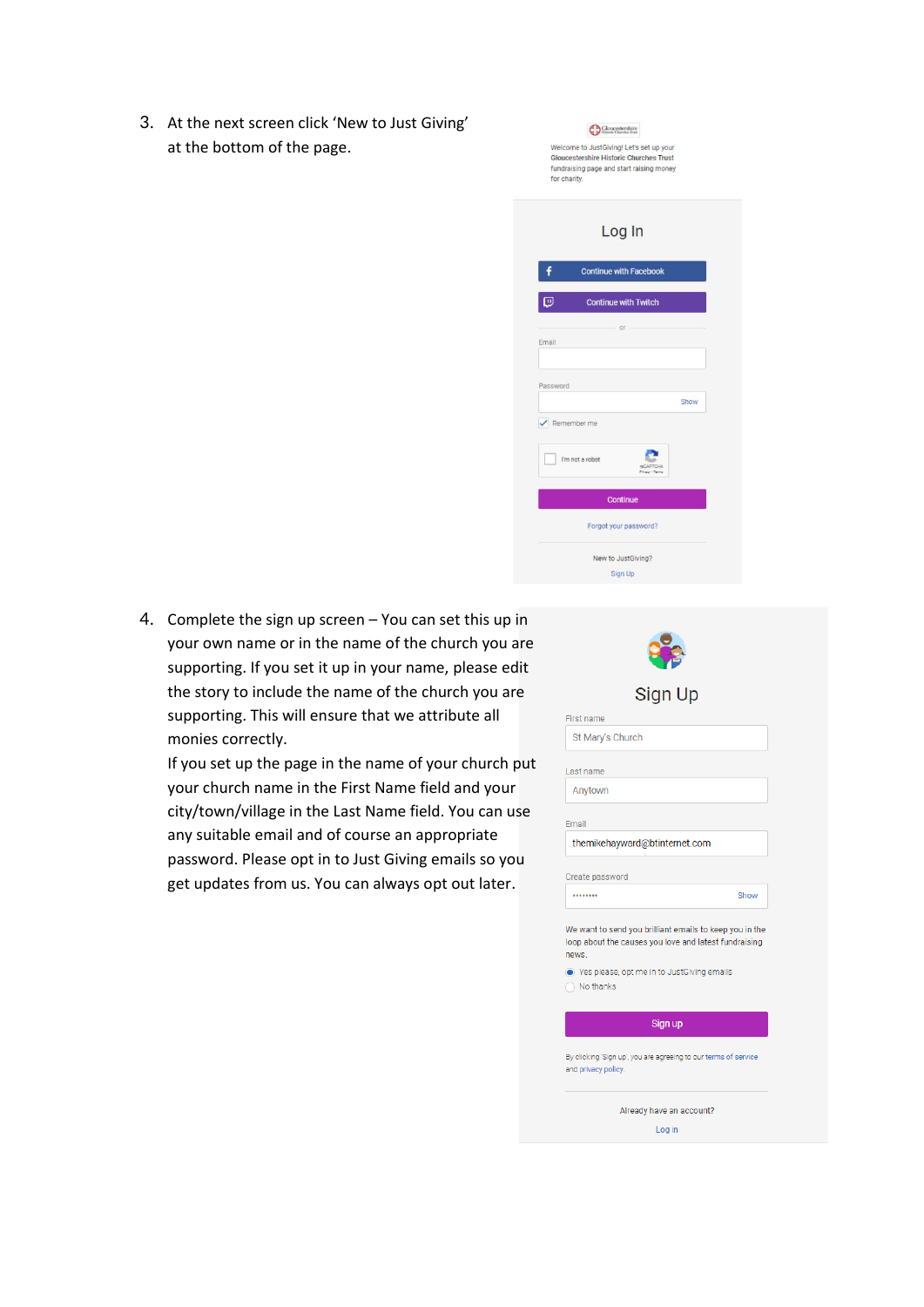5. You'll then be asked to complete your profile – this means adding an address via a post code search (or manually enter). Use an address that is appropriate for you.



6. You'll then get the screen below. Go to 'Taking part in an event' and click 'Start'.



7. On the next screen simply click 'Select' against 'Ride+Stride 2022 – Gloucestershire and North Bristol'.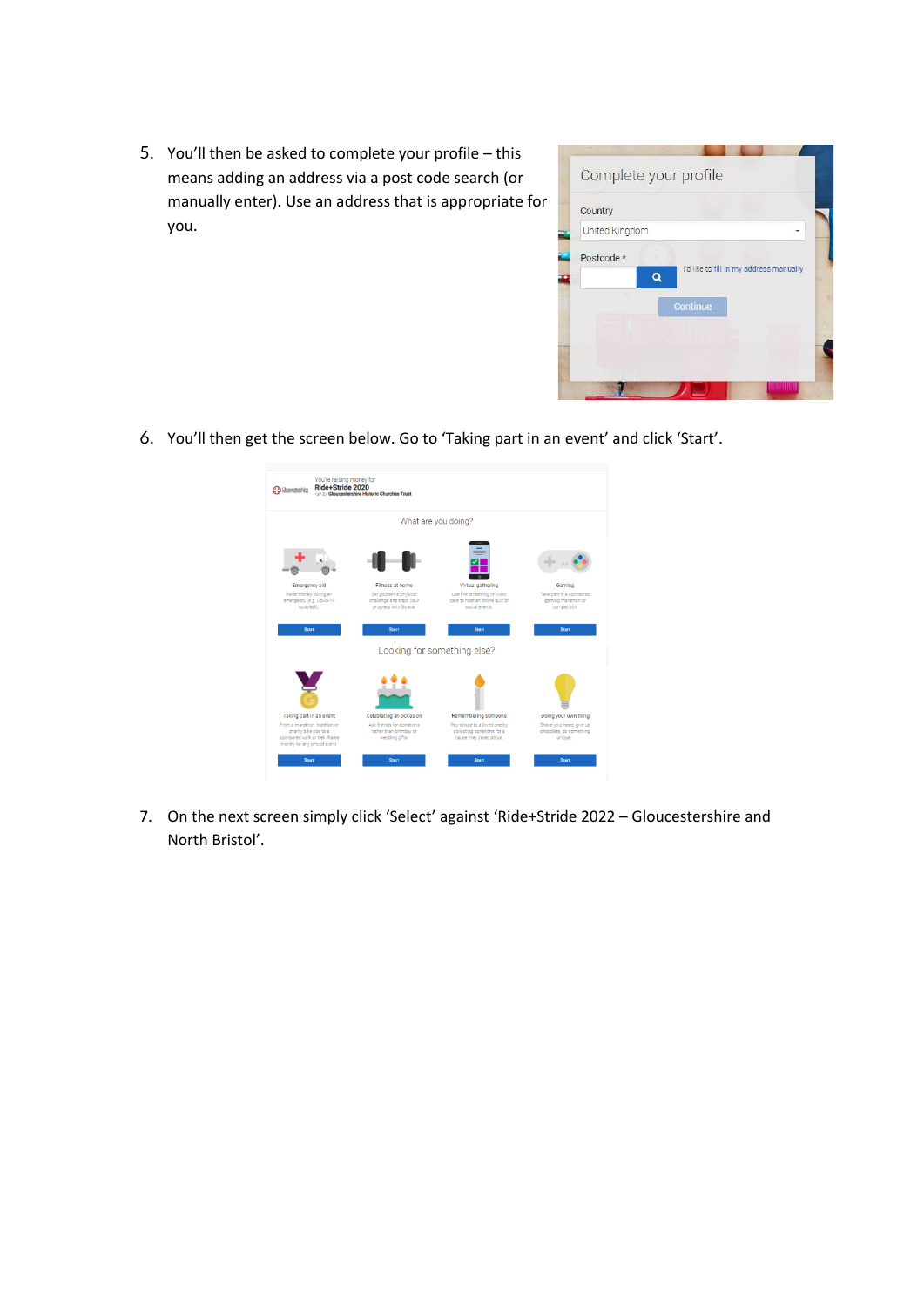8. Then complete the next page including accepting the T's & C's please opt in to receive emails from us so we can keep you up to date with what is going on at GHCT and with Ride+Stride. When this is done click 'Create your page'.



9. Your page is then ready and will pull through text and images from GHCT to explain Ride+Stride. If you want to, you can also post your own updates to the page, publicise it to your Facebook or Twitter accounts. You can also send emails with a link to your page and text you can adapt for your own purposes to your local supporters - see example below.

| Subject |  | Ride+Stride Gloucestershire 2020 |  |
|---------|--|----------------------------------|--|
|---------|--|----------------------------------|--|

Hello,

Just a quick email to let you know that I've decided to fundraise for Gloucestershire Historic Churches Trust, and I'd really appreciate your support.

You can donate to my JustGiving page by clicking here: https://www.justgiving.com/fundraising/st-mary-s-church-anytown?utm\_source=Sharethis&utm\_medium=fundraising&utm\_content=st-mary-s-church-<br>anytown&utm\_campaign=pfp-emai

Donating through JustGiving is simple, fast and totally secure. Once you donate, they'll send your money directly to Gloucestershire Historic Churches Trust, so it's the most efficient way to give - saving time and cutting costs for the charity

Thank you.

St Mary's Church Anytown